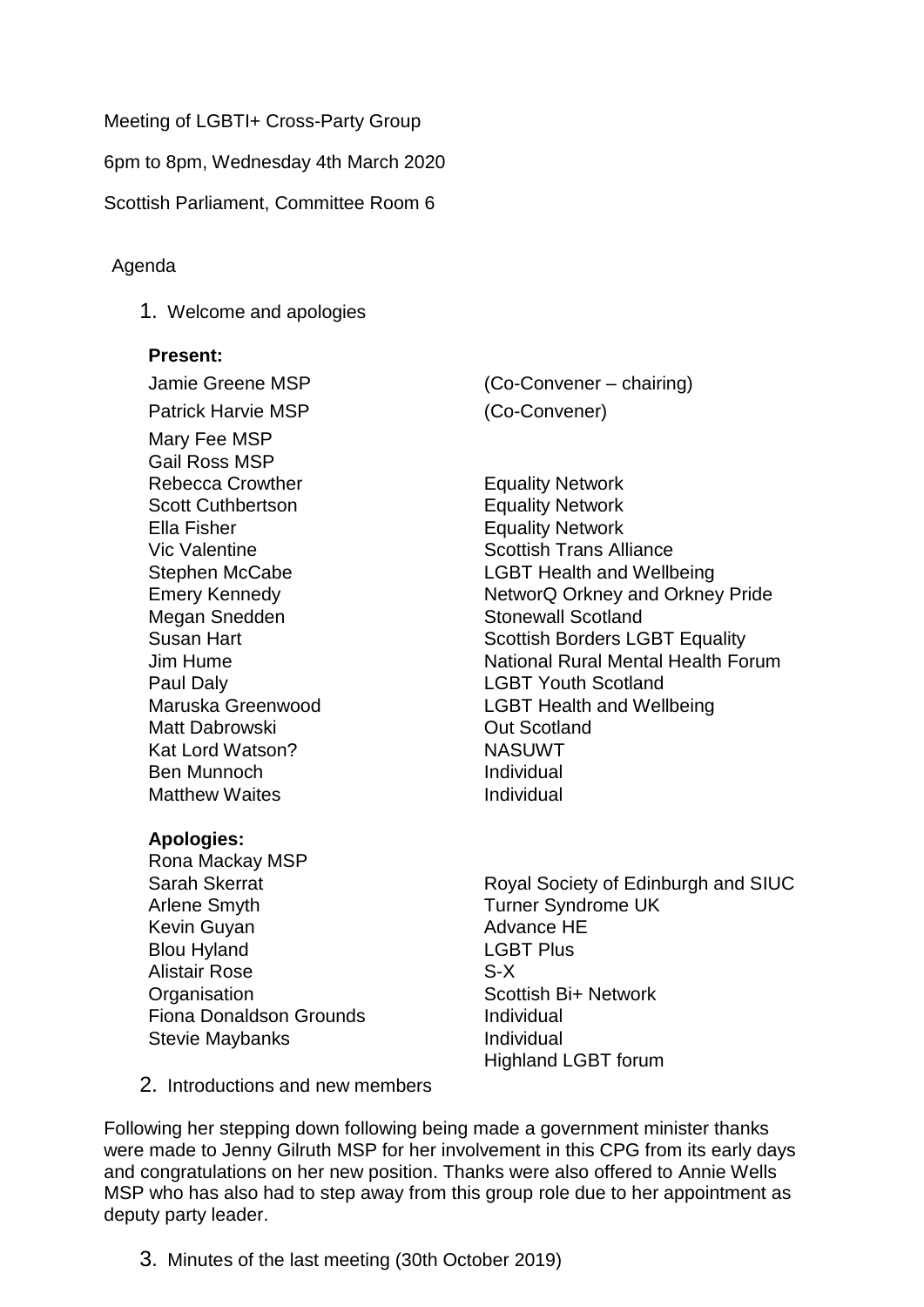The group approved the minutes of the last meeting of the 30<sup>th</sup> of October 2019.

4. Matters arising from the last meeting

No matters arising.

5. The intersection of living rurally in Scotland, managing mental health and being LGBT+

The discussion was begun by Jamie Ross acknowledging that this topic is not only extremely important but has gained a lot of interest and it was good to have people from all over including from as far away as Orkney.

The presentations were started by Rebecca Crowther from Equality Network discussing their findings from their 'Further Out' report looking at LGBT experiences in rural Scotland.

Scott Cuthbertson also from Equality Network discussed how the survey included him running 14 community meetings the most Northern in Lerwick in Shetland and the most Southern in Dumfries. There were also smaller meetings in more casual settings around rural Scotland. This data is what was used in the report.

The statistics were processed by Vic Valentine from the Scottish Trans Alliance and there were many interesting results. These include that 62% believed LGBT people outside Scotland's biggest cities faced more inequality than those within.

One common theme throughout the responses was discrimination in healthcare and a belief that public services are not meeting the needs of LGBT people (34% of people felt this). There were 8 themes throughout the report and all of these themes came down to either wellbeing or mental health.

A useful comparison is between this report and the Rural Mental Health Survey conducted by the Rural Mental Health Forum which encompasses the entire population in rural areas. These comparisons show mental health issues were higher for the LGBT survey in all areas but depression.

Gail Ross stated she feels education is key to progress. Said she had school kids surprised at the resources available from TIE and these children are going home and telling family members about it and spreading the knowledge.

It was also pointed out that acceptance can vary greatly within an area and relies a lot on having a central hub where people can congregate.

Next, Jim Hume from the National Rural Mental Health Forum presented on the report the Forum has produced in collaboration with Support in Mind Scotland. The report is titled 'Well Connected Communities: A study on community approach to mental health and wellbeing in five rural regions of Scotland.'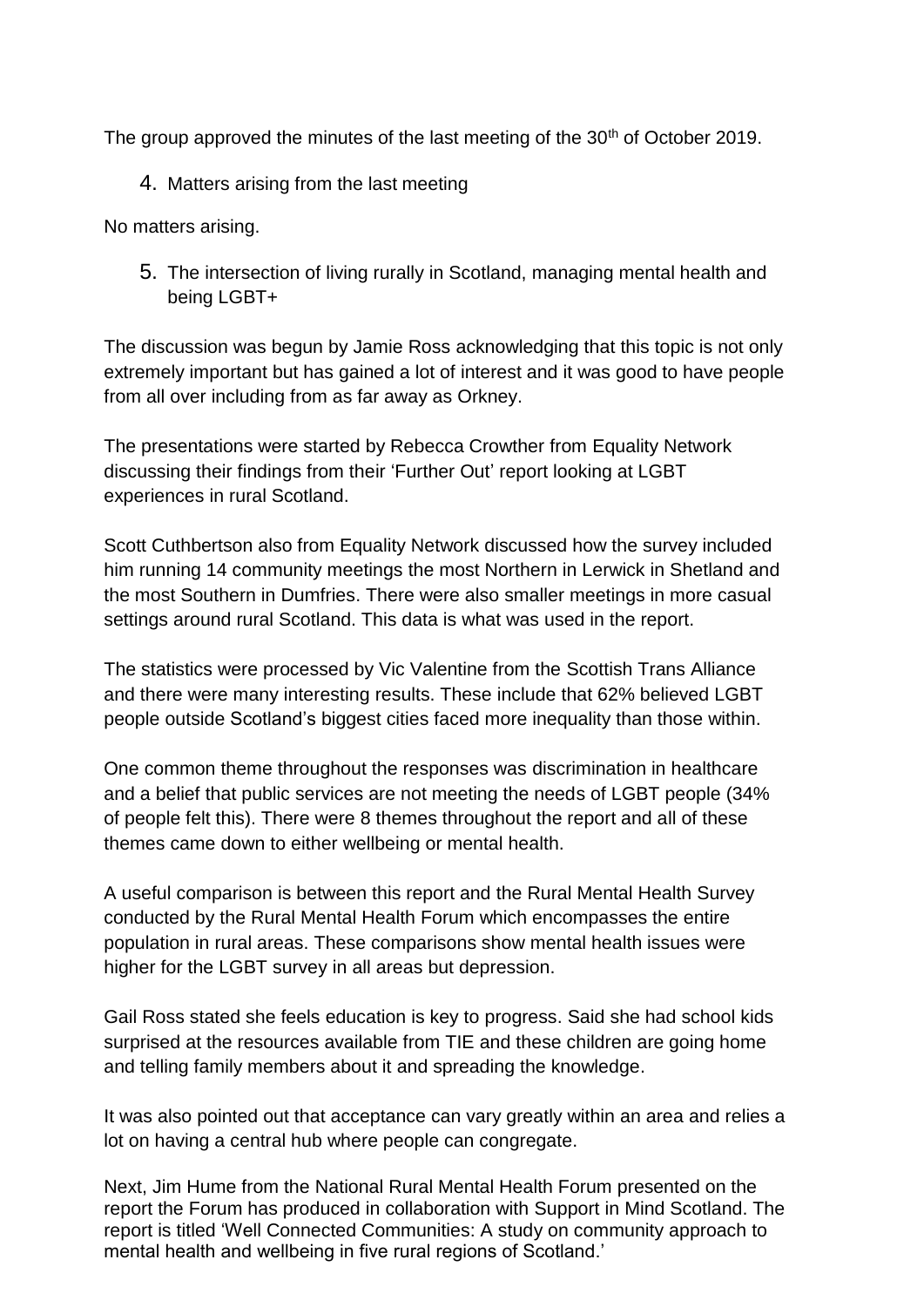Jim began by explaining that the Scottish Government definition of rural, is townships below 3,000 people, which is 20% of the Scottish population. This is about a million people with 98% of the Scottish landmass being classified as rural.

The report found that the lack of anonymity in rural areas is a problem as there is still stigma surrounding mental health. It also found that people want to be connected in low level ways, locally, in non-clinical settings, pre-crisis in their community. The forum feels the best way to tackle this is to work with a variety of different groups in the communities and raise awareness of mental health and how to help those struggling.

Jim agrees with the findings of Equality Network that lived experience is the best way to showcase LGBTI+ concerns as, due to being a minority, it will never win in a numbers game, and this is especially true in rural settings.

Next Susan Hart from Scottish Borders Equality shared her lived experience of being LGBT in a rural area. Scottish Borders Equality was founded in 2006 and started as a forum before progressing to what it is now. Trustees are local people who either identify as LGBT or uphold LGBT equality and rights.

Susan explained that the Borders has great wealth as well as deprivation. It also has the highest amount of landowners actually living on their land in Scotland. The area's biggest challenge for LGBT people is social isolation which obviously ties into poor mental health. There is a lack of LGBT spaces and very expensive transport links. In some research Pink Saltire did in the Borders they found that 85% of those asked felt they needed more social LGBT events and groups.

Susan was then asked by Kat what the schools were doing to tackle ignorance around LGBT issues. Susan said there is still a significant lack of knowledge pervading the education system. However, many are taking part in the LGBT Youth charter scheme to improve knowledge and understanding around these issues.

Following Susan there was a presentation from Steven McCabe, the helpline coordinator for LGBT Health and Wellbeing. The helpline is the oldest LGBT helpline in the UK and runs two helplines, one for the Lothian area and one national one. In general the makeup of the calls it receives are 50% emotional support, 20% information, and 30% for both. 23% of the calls received are from rural Scotland. 40- 50% of the calls are regular callers and this is often due to them having no local LGBT specific services and therefore the helpline is the only place people can verbalise being an LGBT person. In addition most of the people calling are single and, especially in rural areas, things are generally much more isolating when single.

Following this presentation there was discussion of the possibility of using the service to create LGBT connections in more isolated areas but it was agreed this would need greater resources than are currently available.

Emery Kennedy from NetworQ Orkney was the last speaker. She gave us an insight into her lived experience growing up LGBT in Orkney. She explained that Orkney has a very distinct identity, and therefore there are challenges for LGBT people trying to integrate fully. She then went on to discuss the work she has done in spreading awareness, including planning Orkney's first pride for later this year. It has gained a lot of support from local businesses which is very positive to see. She explained that it will have a very Orcadian atmosphere, showing that the LGBT part of the community is still very Orcadian in nature. She is also organizing smaller events throughout the year. She is aiming to ensure there is a constant feeling of welcome